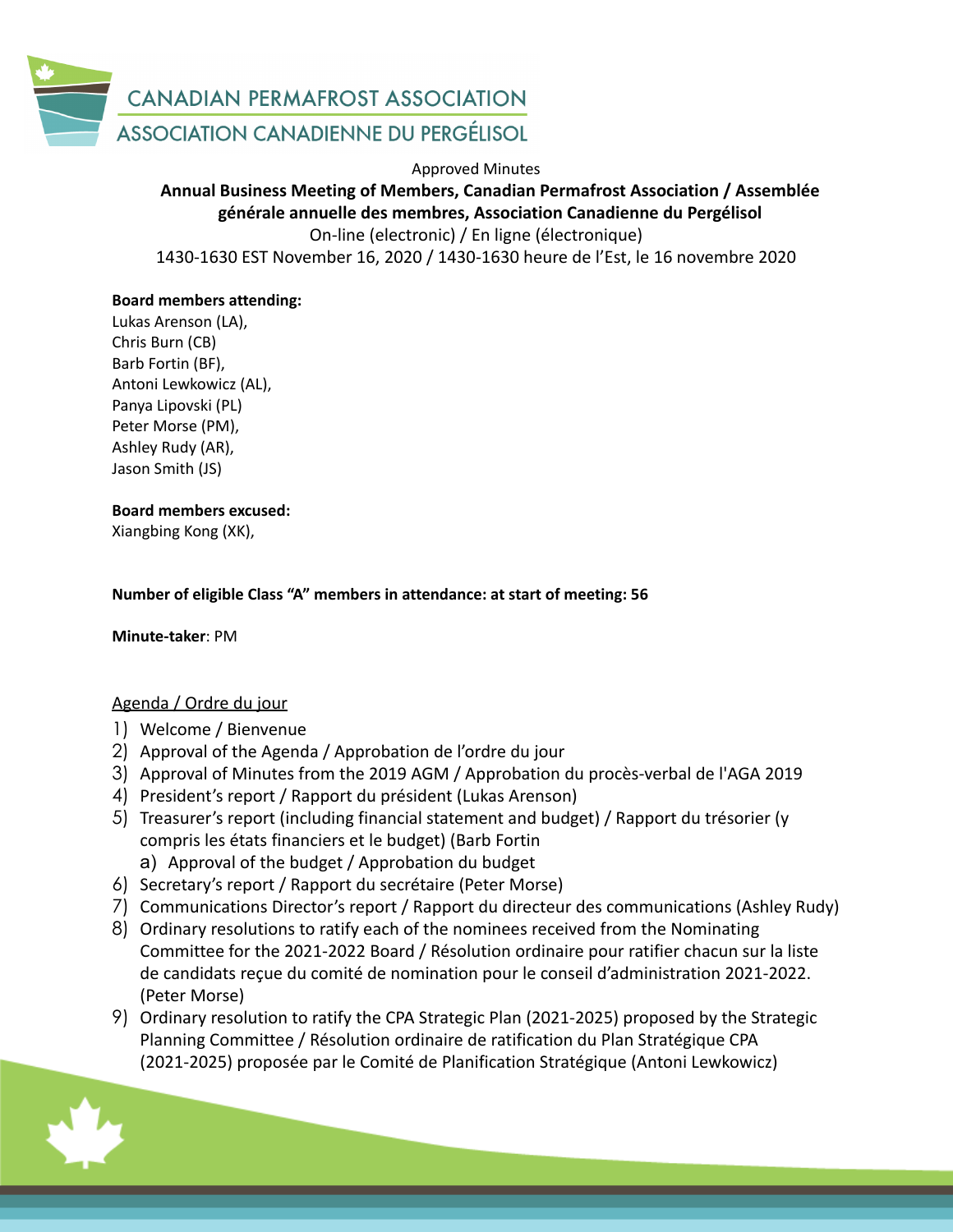- 10) Ordinary resolution to ratify an amendment to the bylaws on discipline of officers / Résolution ordinaire pour ratifier un amendement aux statuts sur la discipline des officiers (Peter Morse)
- 11)Activities / Activités
	- a) Virtual 2020 Annual Meeting / Réunion annuelle virtuelle 2020
	- b) Discussion of other CPA activities / Discussion des autres activités de l'ACP
		- i) Update from "Best practices for geothermal modelling spin-up and boundary condition" action group / Mise à jour du groupe d'action «Meilleures pratiques pour la modélisation géothermique spin-up et condition aux limites»
		- ii) Update from "Permafrost Carbon Feedback" action group / Mise à jour du groupe d'action de «Rétroaction sur le carbone sur le pergélisol»
		- iii) Update on "Revised glossary of permafrost and ground-ice terms" action group / Mise à jour sur le groupe d'action «Glossaire révisé des termes relatifs au pergélisol et à la glace de sol»
	- c) Discussion of CPA charitable status or charitable arm / Discussion sur le statut d'organisme de bienfaisance de l'ACP ou le bras de bienfaisance

12)Any other business / Autres affaires

- a) Upcoming Conferences / Conférences à venir (Lukas Arenson)
- b) News from the IPA / Nouvelles de l'IPA (Chris Burn)
- 13)Meeting closure / Fermeture de la réunion

# Minutes / Comptes rendus

Meeting Start: 56 participants

- 1) Welcome / Bienvenue
	- a) LA: Welcome. The first time that we have done this online. There are some challenges, and we do have to take some votes. Hopefully this will work. You should see a vote popup window to say yes or no. Votes are anonymous. We record the result, the numbers. You can only vote once.
	- b) In Memoriam: Alan E. Taylor and Louis Fortier. Both played an important role in permafrost work in Canada and will be missed.
- 2) Approval of the Agenda / Approbation de l'ordre du jour
	- a) LA: Need to approve the agenda. LA goes through the agenda.
	- b) AR: Moves to approve. Pascale Roy-Léveillée seconds
	- c) Discussion: None.
	- d) Vote: 41 Poll + 5 direct chat Yes; 0 No. Motion approved.
- 3) Approval of Minutes from the 2019 AGM / Approbation du procès-verbal de l'AGA 2019
	- a) LA: Next resolution is to approve the minutes from the last AGM in 2019
	- b) Philip Bonnaventure moves to approve. Panya Lipovsky seconds.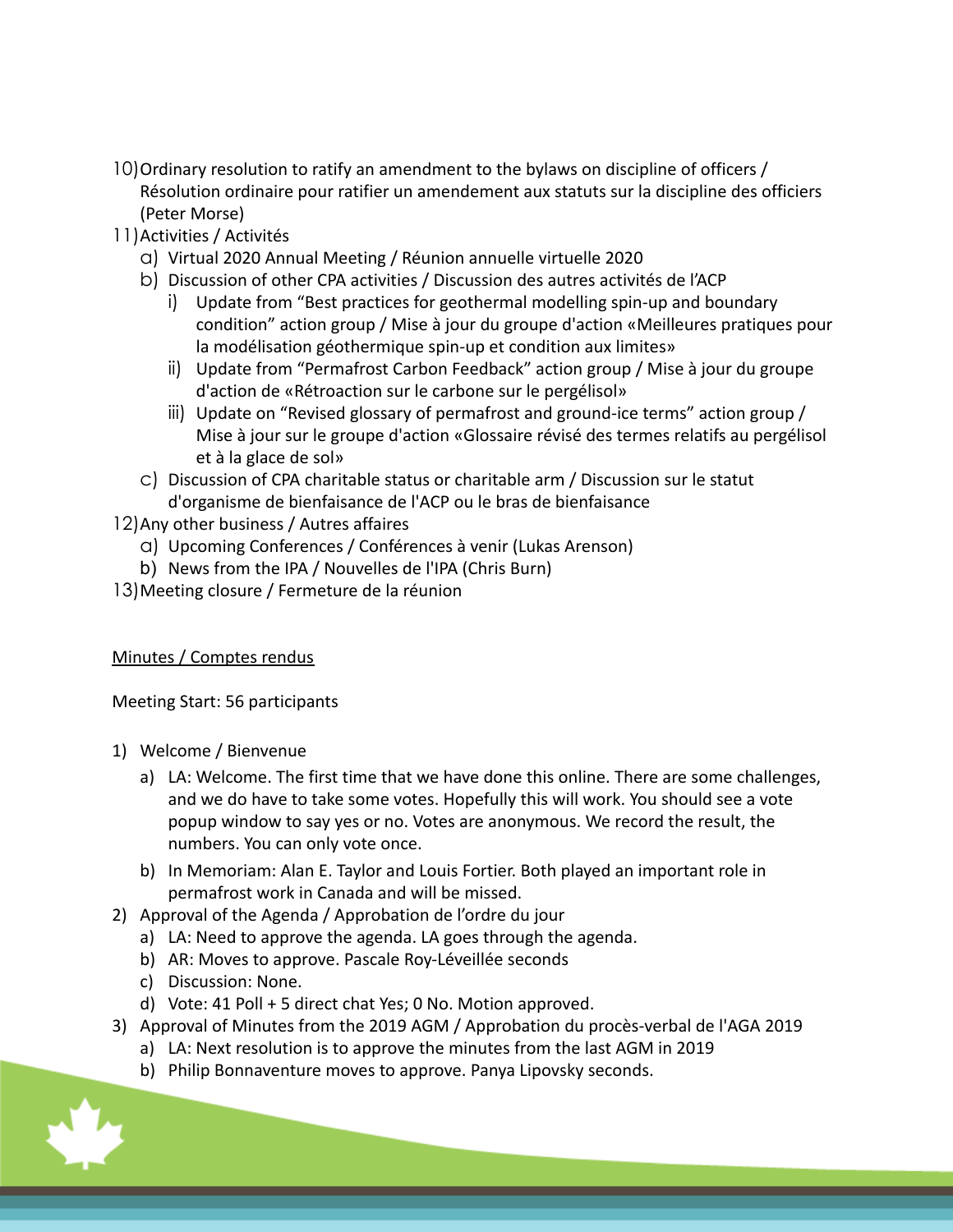- c) Discussion: None
- d) Vote: 37 Poll + 5 direct chat Yes; 0 No. Motion approved.
- 4) President's report / Rapport du président (Lukas Arenson)
	- a) LA: CPA grateful to sponsors. Acknowledged individually. Gold corporate and Institutional Members: Arctic Foundations of Canada; BGC Engineering; Cryogeeks Ltd.; Yukon Highways and Public Works; Polar Knowledge Canada; Tetra Tech Canada. This support is important because we can't have all of the activities and keep the registration fees lower without them. Thanks also to Silver Corporate and Institutional members: Aurora Research Institute; Environmental Policy, Transport Canada; And thanks also to partners: Canadian Geotechnical Society; NSERC PermafrostNet. You are probably aware now that you can get a combined CGS and CPA membership. PermafrostNet has been very instrumental in helping to put together this meeting.
	- b) Lifetime members, 11, Michel Allard, Lukas Arenson, Philip Bonnaventure, Christopher burn, Ed Hoeve, Antoni Lewkowicz, Brian Moorman, Wayne Pollard, Jason Smith, Richard Trimble, Robert Way. Really great to have this support. It shows that people think the CPA is important to them and the community. Always looking for new members and sponsors.
	- c) Thanks to those who assisted this year. BF, Jennifer Humphries, Isabelle de Grandpré, Anne-Marie LeBlancL, AL, PL, Pooneh Maghoul, PM, Brendan O'Neill, AR, Eva Stephani.
	- d) The association wouldn't work without these members and their time.
	- e) Thanks to AL, PL, and AR, for your service on the Board. We had some pins created, and you will be among the first to receive them.
	- f) Overview:
		- i) CPA in good financial shape and in terms of numbers of members. Board has meetings regularly to ensure progress and operate. Because there wasn't a lot of field work, we had many over the summer. We have some changes to bylaws proposed this year that we need to change as we adapt to our operations. We now have a clearer vision with the Strategic plan. It is now formulated. We know where we are going.
		- ii) Now we are over 170 members as of today. We developed a strategic plan. Started an online lecture series. The idea came early in the pandemic, and it worked out. Now that we are used to virtual meetings, it is a great thing. We initiated this Virtual AGM, and the registration and participation is great. I'm excited about 2024, as the IPA awarded the ICOP2024 to us in June. We are on the hook for a conference in Whitehorse! We have initiated CPA action groups that are all moving along. We also have a best student/EC presentation at this meeting. We are trying to keep our objectives met.
		- iii) Key challenges. The website is tough. We need input from members. We need to keep working on good communications with members. Let us know what you want to see on the website. We want to have all of the past Canadian Permafrost Conference publications on our website. Sometimes tough to get membership renewals up to date. We are still learning about our Membee solution. There are

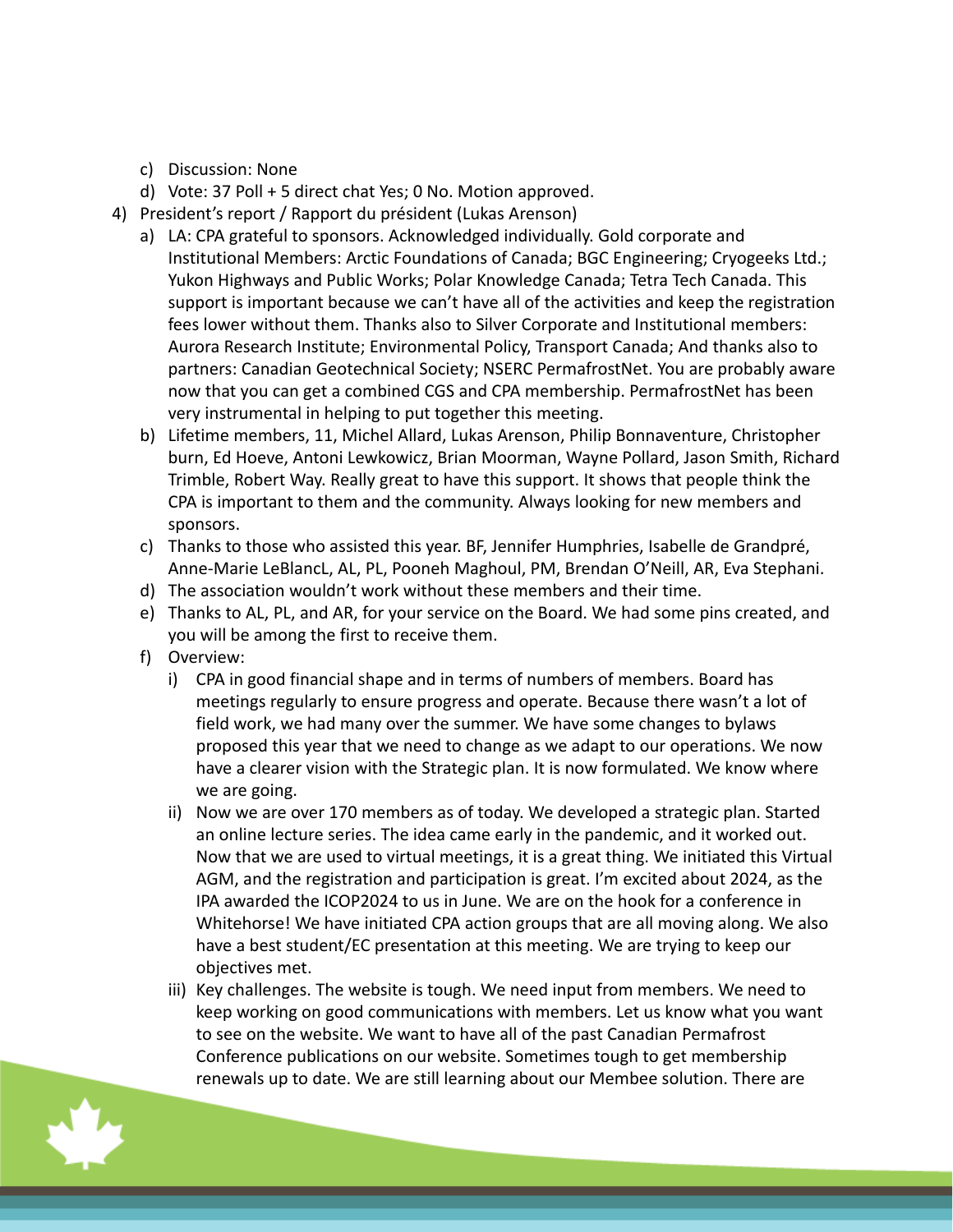many options, so please bear with us on technical challenges with renewal. We are also trying to create a charitable arm of the CPA to have some bursaries and awards disbursed, also a way to have members share a contribution. Finally, we are working on successfully engaging with indigenous peoples and northern communities and encourage them to join the CPA. Technical challenges keep popping up with integration of Membee and MailChimp. Even though they should be compatible, there are still some challenges. Reminder, we do have a member directory, and you can adjust your settings to set what people see in the private and public directories. I also ask that you update your email addresses in the system, or let us know, so that you don't miss communications. We can help you log in if you are having any difficulties. Also working on growing into areas that are not as typical for permafrost, into other areas that are of relevance.

- iv) It has been a pleasure over my first year as President. Tough not to meet people at conferences this year, but overall, it has been a great year. Fingers crossed that we will have field work in 2021. Thank you.
- 5) Treasurer's report (including financial statement and budget) / Rapport du trésorier (y compris les états financiers et le budget) (Barb Fortin)
	- a) Approval of the budget / Approbation du budget
		- i) BF: We had a good year. Nearly \$11K in revenues (as of Nov.  $5<sup>th</sup>$ ) from membership, ~\$22k in total revenues, exceeding our budget for 2020. Another revenue we received was our profit from the last Canadian Conference on Permafrost. For our expenses, we did not spend our budget because of COVID. No conference to spend on, or it happened virtually, like this one. Our expenses were mainly operations: website, insurance, Membee, banking costs, but mainly insurance. We also had Expenses for awards, and for external conference participation. We spent \$1000 for us to attend the Land Claims Coalition Conference back in January that members attended. Our projected revenues for December 31st will be about the same, mainly because all of the revenues from new memberships will be included in the 2021 budget. Note that revenues from new Members who paid full dues since October 1st October will be included in 2021 revenues. Looking at the 2021 budget, we are expecting that next year our revenues will come from membership only. With an increase in membership we are expecting ~15k, and almost the same from Corporate members and Institutional Members. Expenses in 2021 will be \$10k in seed money for ICOP2024, and \$2000 for other external conferences during 2021, and \$6k for operations, \$2k for scholarship and bursaries, and \$2k for awards. Also a \$400 membership fee to the Canadian Federation of Earth Science.
		- ii) Membership Revenues as of Nov.  $5<sup>th</sup>$ . 36% of our revenue came from membership. Corporate members contributed 23%, new Lifetime and new Institutional each contributed 17%. Early Career contributed 7%.
		- iii) Projections to the end of 2020. Revenues projections until the end of 2020 will not change, with 80% coming from Membership and 20% coming from the profit of the last Canadian Conference on Permafrost. Expenses until 2020 will also not change

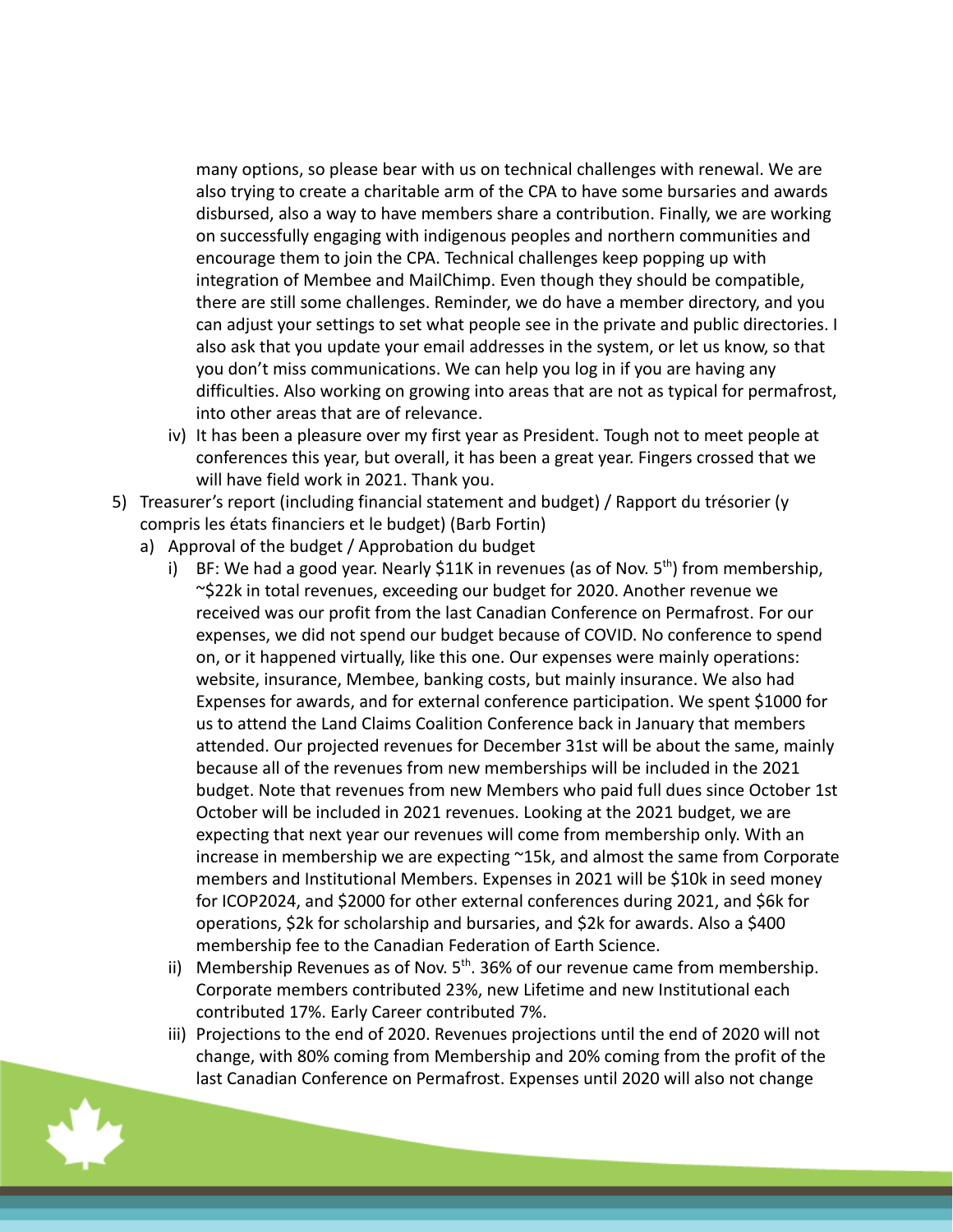much, but because we didn't spend that much we will put left over funds into the reserve fund. Which, in the new Strategic Plan, we said that we would start building a reserve.

- iv) 2021 Budget: Revenues will come from Membership, Corporate membership, and Institutional membership. Expenses are most will be seed money for ICOP2024, then operations, scholarships and bursaries, external conference participation, some money for awards, and membership to CFES.
- v) Motion to approve the budget from Sharon Smith. Brendan O'Neill seconds.
- vi) Discussion: Ed Hoeve asks is there a reserve amount now?
- vii) BF: Yes, as in the statement I sent to the members. At the moment we have assets at the bank of \$23,179. We want to have a reserve of \$12k by the end of 2020.
- viii)Jim Oswell: Prior to the formation of the CPA there was the CNC-IPA. About 10 years ago it had somewhere between \$14k and \$25K. Given that the CPA is up and running smoothly, has there been any discussion with the Geological Survey of Canada, which administers that money, about transferring those funds to the CPA?
- ix) BF: Not that I am aware of.
- x) AL: Perhaps I could intervene here. Sharon smith is on the line here as well, thank you Jim for the question. Sharon and I and the CNC-IPA (which I'm currently chairing), have indeed discussed the possibility of transferring the balance to the CPA. It would be fair to say that there was a positive view that this would be a good thing to be done, but it has not been done yet. Really, what this would enable is the CPA to create the size of the reserve in one quick move. What Jim will also note in the new Strategic Plan is that we want to create a formal relationship between the two, which doesn't really exist at this point. But by making the CNC-IPA members constitute one of the new standing committees of the CPA, in the end we would see convergence of this. But in the meantime, it is not necessarily in the interest of the CPA to cover all elements of the CNC-IPA's responsibilities, including, for example, paying the IPA for Canada's dues, which currently is covered, in effect, by the Federal Government.
- xi) LA: Thanks Toni, and to add to that, in the past, some of the student support came out of the CNC-IPA reserves. It was a combined effort. With this money available from the CCN-IPA, we can support similar objectives, or provide seed money for certain things.
- xii) AL: Yes, In the conference last year in Quebec city, both the CNC-IPA and CPA provided \$10k seed money to the conference and each received the seed money back and about ~\$4k profit.
- xiii)BF: Any other questions or discussion?
- xiv)LA: One comment, we had budgeted \$2000 to support students next year, but it depends on if we are allowed to travel. Boulder may happen, but not sure, who knows. Hard to tell how much to set aside.
- xv) PM: No other comments.
- xvi)Vote: 42 poll + 5 chat Yes; 0 No. Motion Approved.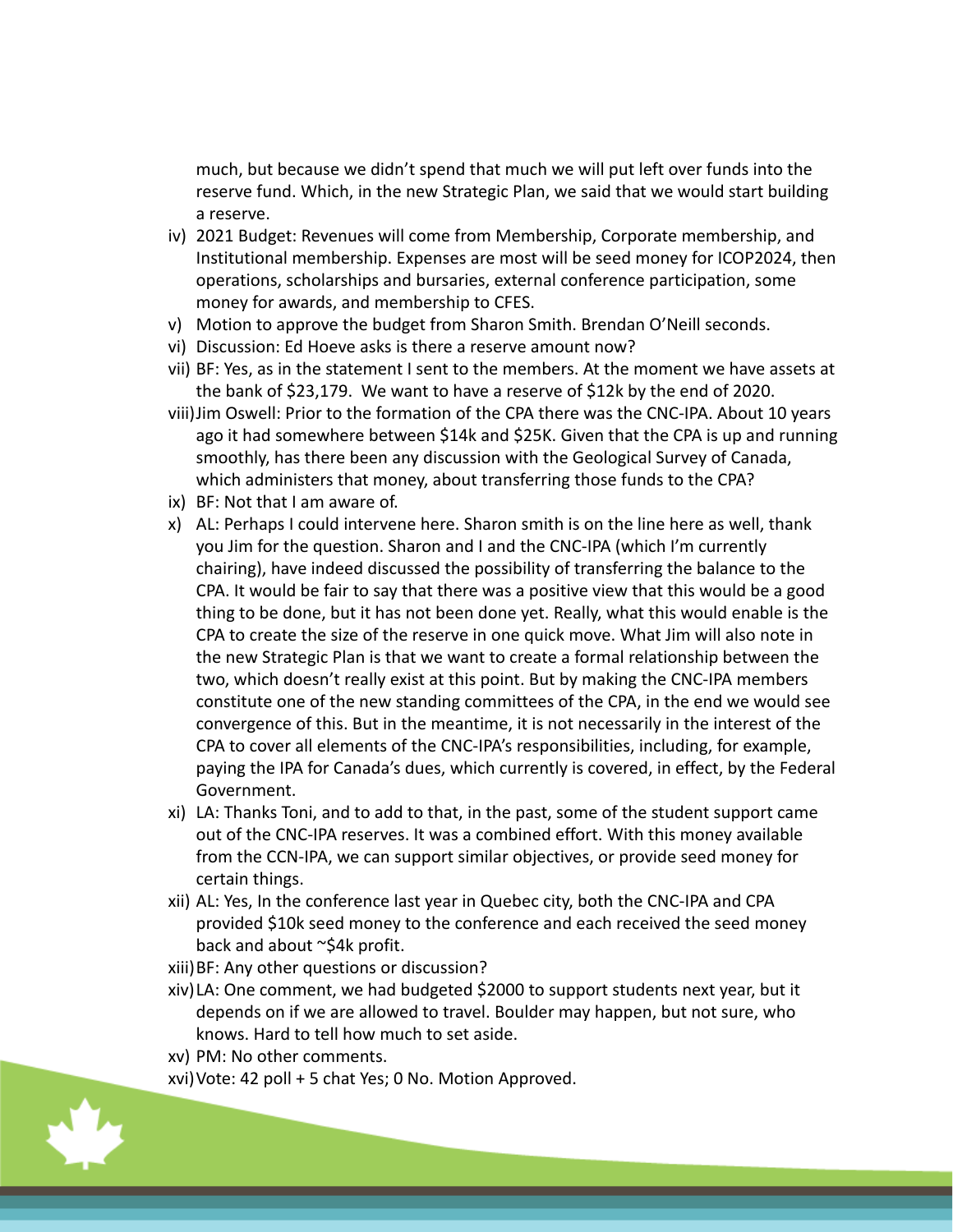- xvii) BF: Thanks everyone.
- xviii) LA: Thanks BF, Next PM
- 6) Secretary's report / Rapport du secrétaire (Peter Morse)
	- a) PM: I'm going to keep this short. The business registration is up to date, and Insurance has been reviewed and renewed. We have proposed a new bylaw.
	- b) The membership numbers are all up, even today they are up. This will go a long way toward supporting the new Strategic Plan and the Association. We are happy to have one community member, and we are hoping to bump up the numbers to have more Indigenous Peoples and Northern Communities. We want to bump up all the numbers.
	- c) We held monthly meetings, missed February, but held 2 in July. All of the 2019 minutes are on the website, and those from 2020 will be posted by year end. We used GSuite as a platform to hold the virtual meetings, and we got a Zoom licence to support our new lecture series. Thanks to PermafrostNet for the support for this meeting, as their Zoom capabilities are much greater than we have.
	- d) We went to the Land Claims Coalition Conference. It was a chance to reach out and increase the participation of Indigenous Peoples in the CPA.
	- e) LA: Also great to share the booth with NSERC PermafrostNet.
- 7) Communications Director's report / Rapport du directeur des communications (Ashley Rudy)
	- a) AR: Monthly web traffic has increased steadily. Working with Google analytics to get more details on web traffic. We launched a job section, with Jen Humphries. Working on keeping that updated. Please let us know of opportunities.
	- b) Sent out 8 newsletters. Ideally 1 a month. We don't want to bombard members, so held off on months when we were emailing about the Strategic Plan.
	- c) Initiated spotlights on researchers on the website. Let us know if you want to participate.
	- d) Regarding Mailchimp. Having some problems with these getting blocked in firewalls. Let us know you think you are missing anything. Mailchimp metrics: 82% of the time people are following up on links in the mailouts
	- e) Xiangbing Kong started a webinar series that has been a success. Thanks to the first group of speakers. Nice to have the series this summer when we couldn't see our colleagues in the field.
	- f) CPA is proposing to develop a committee to organize a seminar series to coordinate talks from CPA, PermafrostNet, IPA, and possibly the USPA. The series would be sponsored by the CPA.
	- g) Social media has had increased traffic, steadily. LinkedIn and Twitter are most visited. We are posting papers by members and highlighting other news. We have 400 followers on Twitter and several hundred on Facebook. Let us know about things that you want us to share.
	- h) In the news: we have a "contact us" page on the website, and we have been contacted by CBC North and Globe and Mail. We need an up-to-date membership directory so that we can direct them to you. Nice to see that we are being contacted. CPA mentioned in an OP-ED in Globe and Mail by Tony Penikett as a part of the PCF workgroup.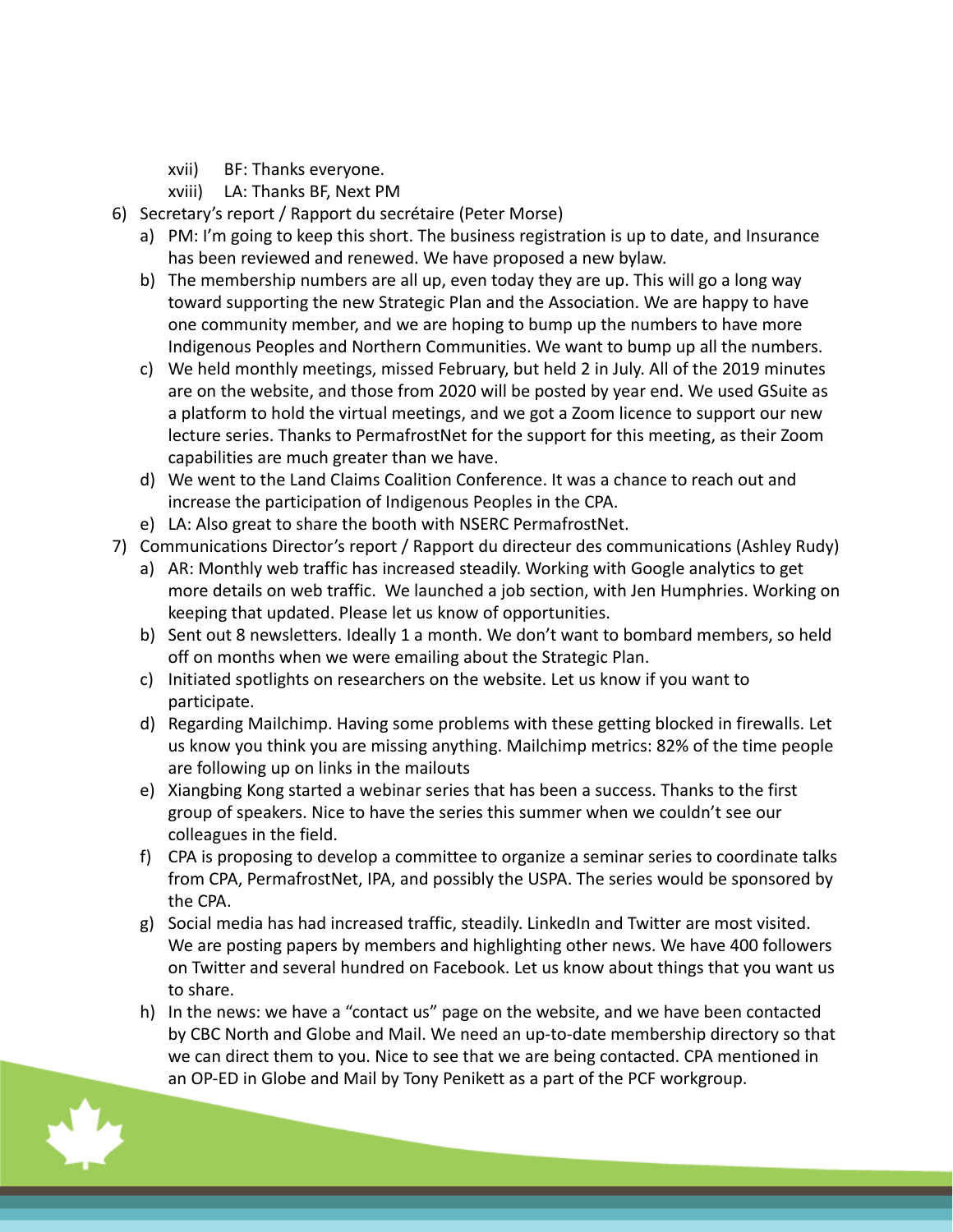- i) It has been a growing/learning experience, and I am happy to have been a part of this. Thank you!
- j) LA: We have been trying to promote papers as we see them, can't keep track of them all. If you have published something, let us know and we will post it on social media.
- k) AR: We are limited in numbers, so we can't see everything. Communicate with us and it will be win-win.
- l) Peppi Croft: The newsletters are nice.
- 8) Ordinary resolutions to ratify each of the nominees received from the Nominating Committee for the 2021-2022 Board / Résolution ordinaire pour ratifier chacun sur la liste de candidats reçue du comité de nomination pour le conseil d'administration 2021-2022. (Peter Morse)
	- a) LA: The 2020 board is AR, PL, BF, PM, JS, XK, AL, CB, LA.
	- b) LA: Thanks to AL, IDP, and AML for joining the Nomination Committee.
	- c) LA: Kumari Karunaratne proposed as president elect.
	- d) LA: BF accepted a proposed renewal of her mandate.
	- e) LA: Jennifer Humphries proposed as Communications Director, and has been helping already.
	- f) LA: Pooneh Maghoul proposed as member at large.
	- g) PM: No other nominations were received this year from members.
	- h) Brain Moorman moves to accept the slate proposed by the Nomination Committee. Sharon Smith Seconds
	- i) Discussion. None.
	- j) Votes: 44 Poll + 5 Chat; 0 No. Motion approved.
	- k) LA: Thank you to outgoing members of the Board, and welcome to new members!
- 9) Ordinary resolution to ratify the CPA Strategic Plan (2021-2025) proposed by the Strategic Planning Committee / Résolution ordinaire de ratification du Plan Stratégique CPA (2021-2025) proposée par le Comité de Planification Stratégique (Antoni Lewkowicz)
	- a) AL: We are trying to set a plan for the next 5 years. Process started at the last AGM. We had a call for members to participate in Feb. These members are appointed by the Board. Brendan O'Neill, Eva Stephani, Pooneh Maghoul, PDM, and myself. Looked back at the original planning committee before the CPA came into existence. We had a town hall in 2017 in Yellowknife and started to think about those early comments. We looked at the mission of the CPA, and aligned with them. The SPC met 6 times. We used Zoom, it worked well. Credit to ES, who sometimes attended meetings in her car to get a better connection and participate. By July we had a first draft and Board approval. Then we got a translation, thanks BF, then in August we distributed it to members with Google Forms feedback method. We got comments and incorporated as much as we could. After the revised version was approved by the Board, we posted the draft plan on the website and told our members about the update. Thanks to the members who responded and those of you who commented. Thanks BF for translation.
	- b) Plan foundation is to bring together communities, researchers, and practitioners together to advance understanding on permafrost. We have 5 themes, Membership,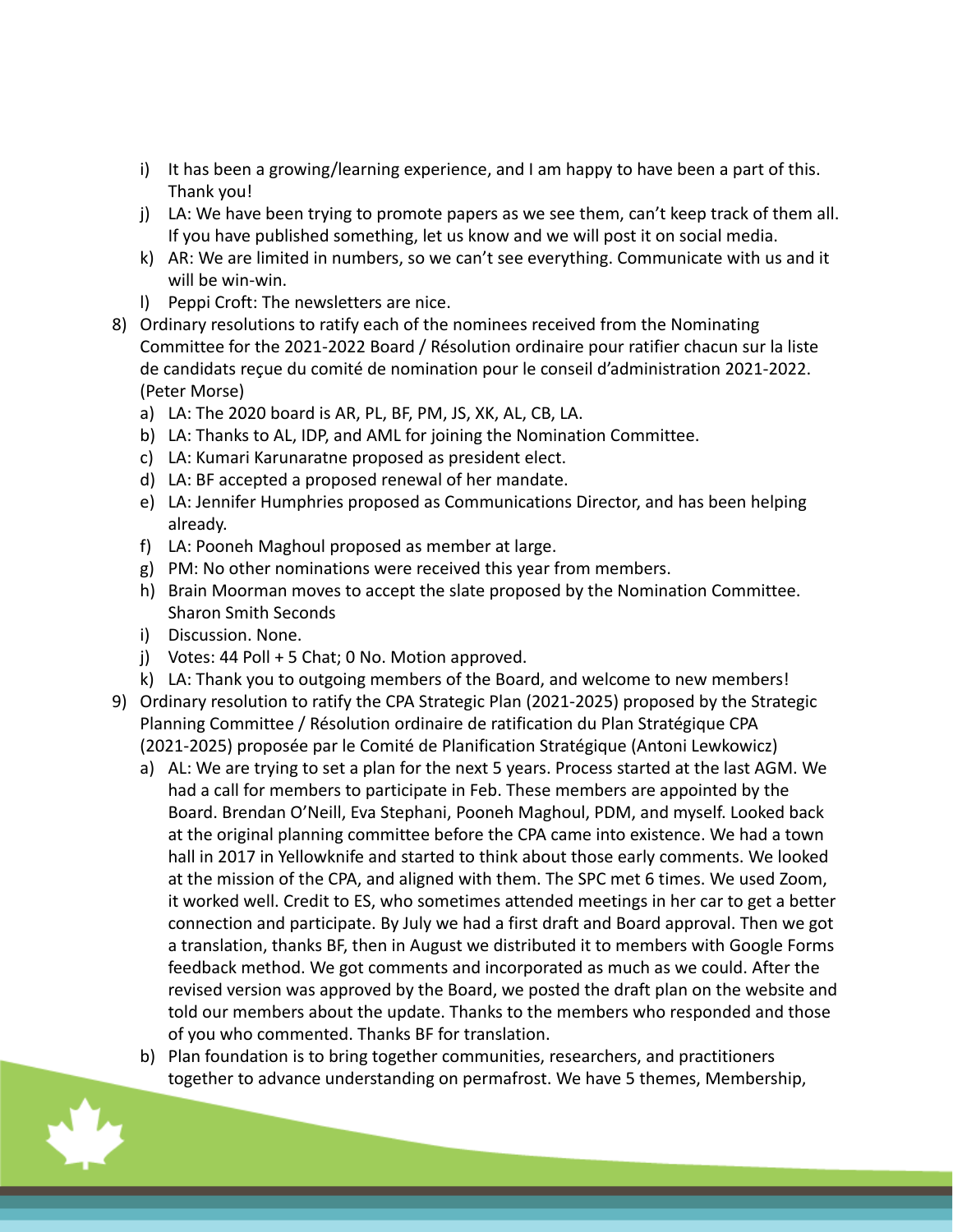Dissemination, Linkages, Finances, Prominence. And for each theme we had a Vision, Context, Objectives, Actions, and Metrics. We need the metrics to see if we are on track for 2025.

- c) Ambitious goals. Important. This is a transition. Up to now the CPA has been operated by board members. The board needs the members to take responsibility, for the association to work. Many other committees will be needed through time. There will be 5 new standing committees. The Board is mainly responsible for the Prominence theme, the others are largely led by a standing committee. The committee chairs are responsible to a board member. The board member will report to the board. Very important that the members feel that this is their Association.
- d) The Standing Membership Committee (SMC) works on membership.
- e) The Standing Dissemination Committee (SDC) works on spreading information and knowledge about permafrost and the CPA.
- f) The Standing Linkages Committee (SLC) makes links with other associations, indigenous peoples, and northern communities.
- g) The Standing International Committee (SIC) links to CNC-IPA.
- h) The Standing Finance Committee (SFC) is the enabler, to move us away from financing from membership, and broadening the financial base. So we can do more.
- i) We need you! The SMC is to be established, and the goal is to increase numbers by 50%. Well on our way here. We want to maintain diversity. Domains, sectors, gender, and racialized groups, indigenous/non indigenous. We want to have a significant northern-based membership. We also want member benefits clearly stated.
- j) The SDC works on outreach and education activities. Targeted activities are short term and funded. Interest groups that are longer term are not funded. Want to develop technical courses, and raise the profile of permafrost education, and possibly create a listing of permafrost courses available across Canada. We want online resources so that people can get good information on permafrost. Also produce a modest set of peer-reviewed articles. And organize the ICOP2024.
- k) The SLC recognizes that our objectives in the current bylaws are not complete. We will propose a new objective, to support northern Canadian communities and Indigenous Peoples affected by changes in permafrost environments. To be established. SLC works with SDC to develop linkages to northern communities Need meaningful partnerships with northern communities and Indigenous organizations. SLC will work on other inter-organizational linkages (join membership, etc.).
- l) Standing Prominence Committee (SPC). The goal is that by our actions we will meet Canadian societal needs. We want the CPA to be the first stop for questions and information about permafrost. We want the SPC to involve members of the CNC-IPA so that we are well represented at the international level. We want to raise the profile of the field by developing new CPA awards and nomination members for external awards. Raise our profile by joining higher-level organizations.
- m) The SFC is about finances. We need to develop other sources of revenue, a short course and an example. We need to complete registration of a charitable arm (or possibly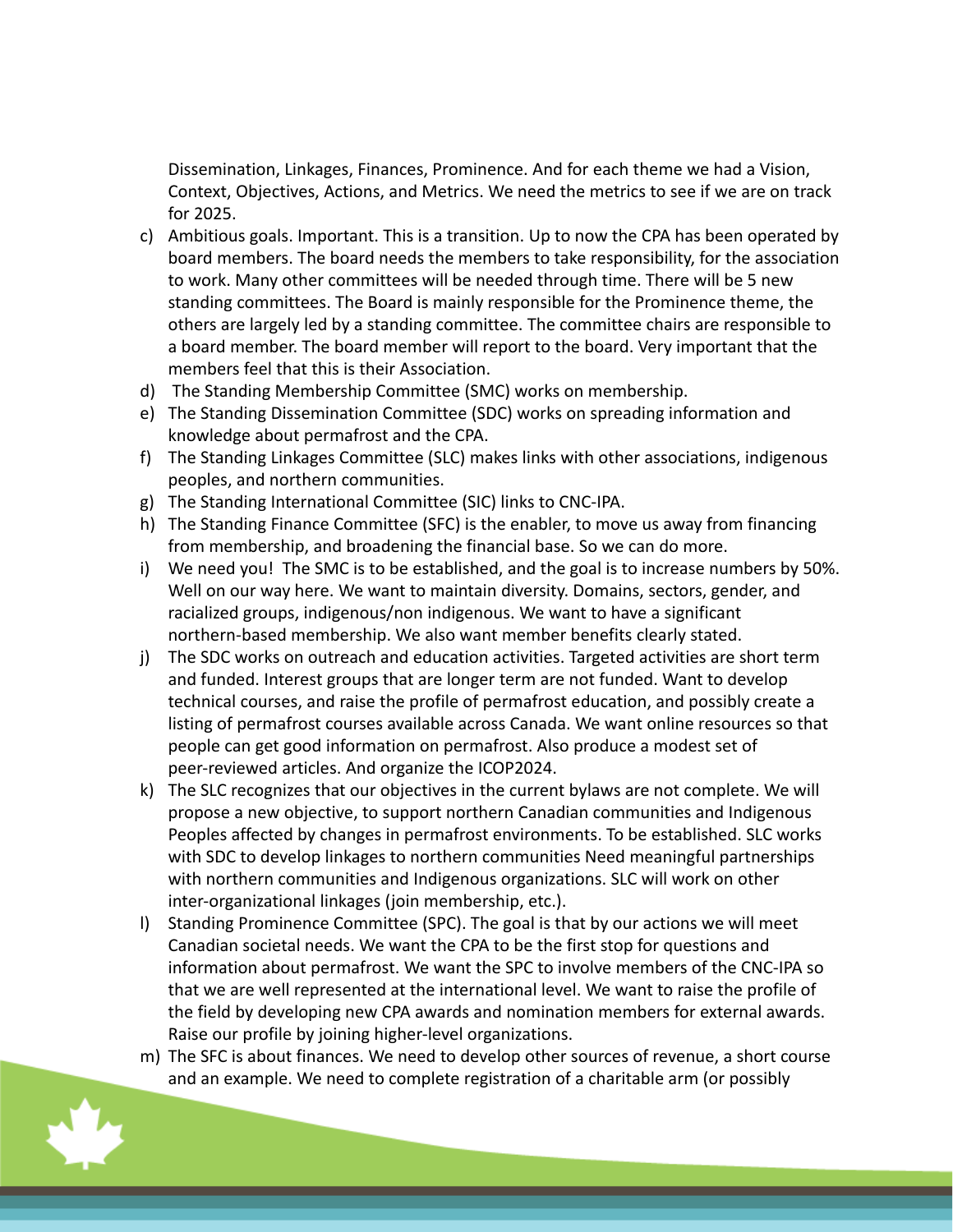become a charitable organization. Want to build up a reserve equal to 1 year of expenses. Want to fund awards and EC travel bursaries for all conferences, especially ICOP2024.

- n) Changes from Version1 to Version2: Finances moved to the end. Linkages wording changed to make it clear that we mean all external groups. Prominence, we made it clear that the goal is for the CPA to be for the good of Canadian Society, not just the CPA. Some specific targets were changed in membership. Board chose not to set priorities, and to let members decide through their participation and engagement in standing committees. Advantages to let the chips fall where they may.
- o) Ordinary Resolution
	- i) LA moved to adopt the Strategic Plan and put it into action, seconded by Brian Moorman.
	- ii) Discussion. None.
	- iii) Vote: 41 Poll + 5 chat Yes; 0 No. Motion approved.
	- iv) AL: AR sent a link to a form for you, the members, to indicate your interest in a Standing Committee. There are a number of ways for you to indicate your participation in the new Committees
	- v) AL: Thank you for all of this work. Very exciting!!
- 10) Ordinary resolution to ratify an amendment to the bylaws on discipline of officers / Résolution ordinaire pour ratifier un amendement aux statuts sur la discipline des officiers (Peter Morse)
	- a) PM: Bylaw was shared with members as a part of the meeting notice, but I'll review here. The point is that there is currently no way to remove an officer of the board who is not doing their job. This motion is intended to give the Board the capacity to remove a member who is not attending meetings.
	- b) AR moves to accept the proposed amendment to the bylaws, Philip Bonnaventure seconds.
	- c) PM: Discussion?
	- d) Sharon Smith: Is there room for people who have extenuating circumstances.
	- e) PM: Yes, it just gives us the opportunity to do something.
	- f) LA: It allows for authority to do something.
	- g) Jim Oswell: What about dereliction of duties? What if somebody joins the meetings and doesn't do anything? There should be a mechanism for the rest of the Board to remove them as an officer.
	- h) LA: We will note this as something to move forward. A very valuable point. We will come up with something to propose to members. I see it as a thing to bring forward next year.
	- i) CB: Perhaps better to have it all done at once, in one complete package. Perhaps we table the motion, and present a modified version next year?
	- j) AL: I remind everybody that this is a bylaw proposal. The board can bring in changes ad hoc, and ask for approval regarding dereliction of duties at the next meeting. So it's not necessarily a delay to follow the comment that Chris has proposed.

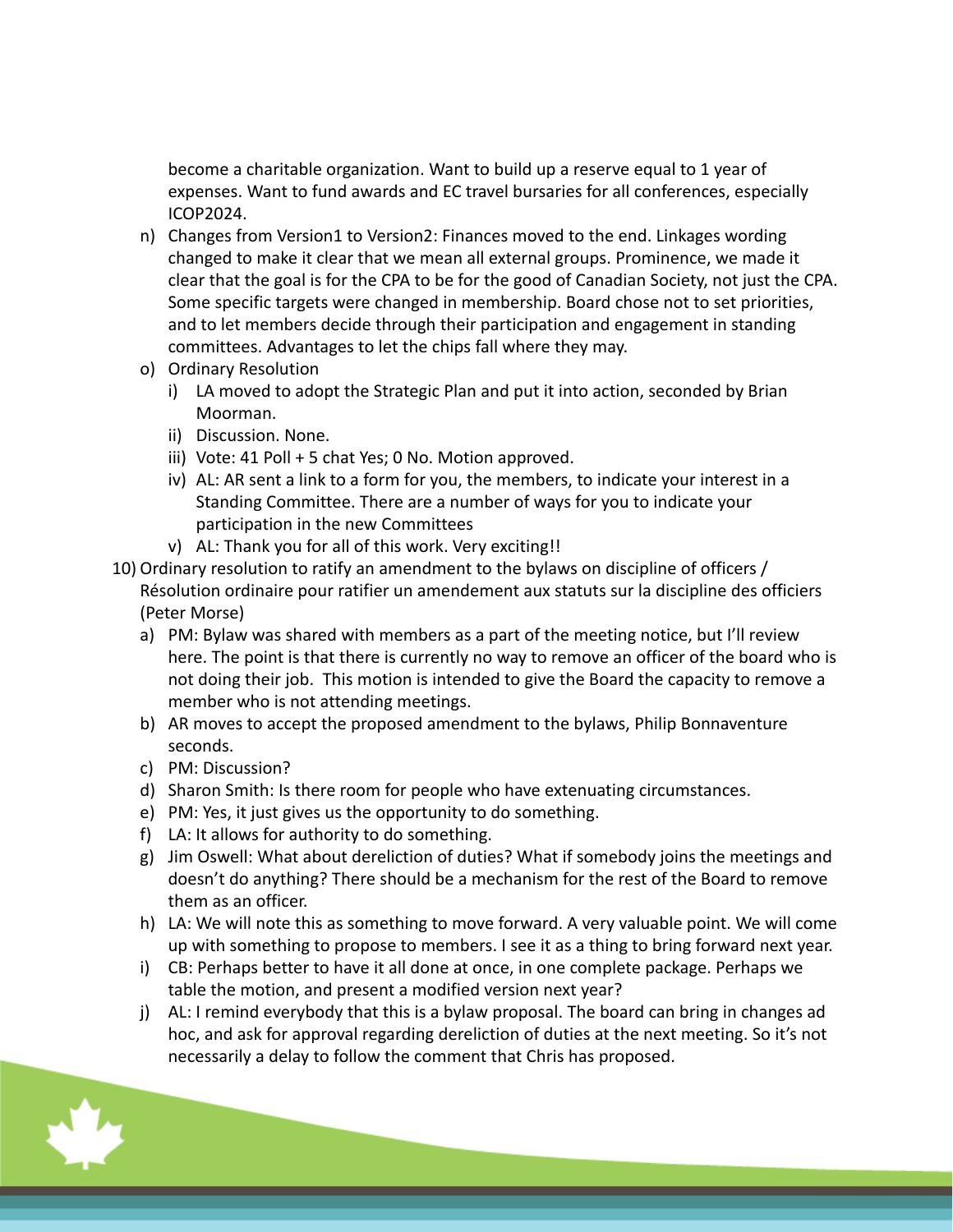- k) LA: Let's not vote on the bylaw now. The board can fix it up, operate ad hoc under the revised bylaw, and re-present to members next year.
- l) Chris Burn proposed to table the motion. AL seconds tabling the motion.
- m) PM: Tristan MacLean is creating a poll to be able to vote on discipline of officers.
- n) LA: Any other discussion? Can the board members stay on the call when we are done today?
- o) Vote to table the motion: 36 Poll + 5 chat Yes; 0 No. Motion to table the Motion on discipline of officers is passed.

# 11) Activities / Activités

- a) Virtual 2020 Annual Meeting / Réunion annuelle virtuelle 2020
	- i) LA: going well
- b) Discussion of other CPA activities / Discussion des autres activités de l'ACP
	- i) Update from "Best practices for geothermal modelling spin-up and boundary condition" action group / Mise à jour du groupe d'action «Meilleures pratiques pour la modélisation géothermique spin-up et condition aux limites»
		- (1) Greg Siemens: Not in the meeting, but provided an update.
		- (2) LA: Not a lot of activities but the goal is to deal with some of the challenges in modeling, and prepare a guide for geothermal modelling. Learning from key mistakes. Greg has assembled a team of 6 members to participate in the action group. If you want to join, please reach out to Greg, or us and we can put you in touch. This is a short term group, and the output is a guide to thermal modelling and how to run them properly and well.
	- ii) Update from "Permafrost Carbon Feedback" action group / Mise à jour du groupe d'action de «Rétroaction sur le carbone sur le pergélisol»
		- (1) LA: Led by Mike Brown, with IBET, a retired venture capitalist. Interested in the topic. Provided funds through IBET CCCF in June to establish this action group. Several members on the Group. Has secured a formal letter of support from Minister of Environment and Climate Change Canada. Held a panel discussion at Massey College in October. Created a 1-page outline with rational, mission, objectives of the PCF roadmap.
		- (2) LA: The main goal of the roadmap is 3-fold. Is there technology that can make emissions reduction feasible? The social license, who benefits, who is affected, will the measures be welcome? Affordable? Is the technology feasible, or can it become so quickly? Responsibility, can we rank the technology options to best inform policy and implementation?
		- (3) LA: Contact us if you have questions or want to participate.
		- (4) Discussion? No questions.
	- iii) Update on "Revised glossary of permafrost and ground-ice terms" action group / Mise à jour sur le groupe d'action «Glossaire révisé des termes relatifs au pergélisol et à la glace de sol»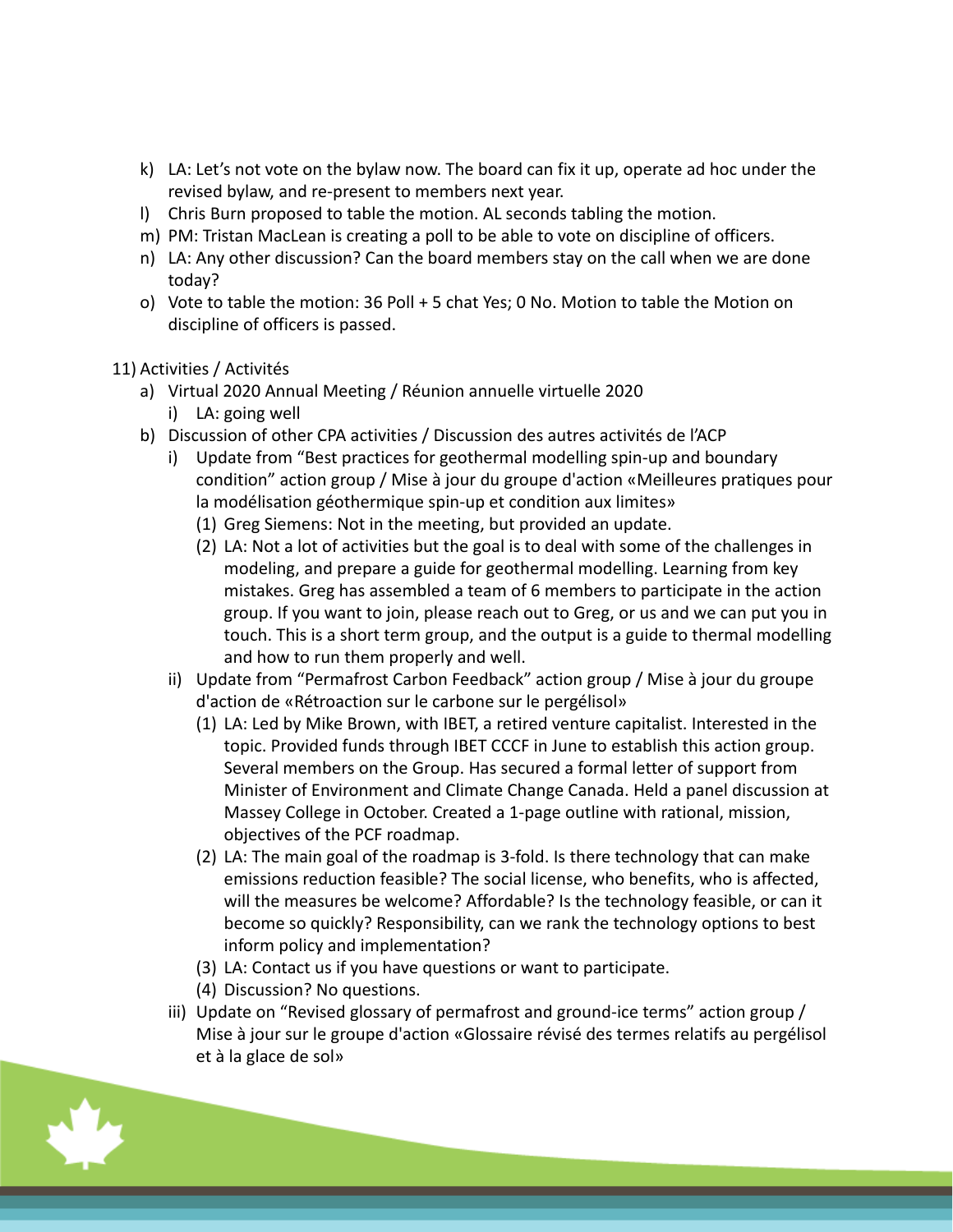- (1) AL: If you want to participate in any action group or committee, just use that form.
- (2) The goal of this action group is to update the multilingual glossary of permafrost and related ground ice terms. It was started in 1978 in Canada. Through the years it was added to and amended. The IPA adopted it, and it has been translated to a multi language glossary. High time to look at it again. The CPA needs to play the lead. Goals are to amend, add terms, and reflect current usage. Further, as permafrost is now of broader interest, it would be good to have simple, plain language terms. Further, possibly make a glossary available in Indigenous languages.
- (3) Schedule; Assemble the group by end of January 2021, Online meetings until 2023, Draft revision to present in 2 years time, and present to international community in 2023, and present a final version in 2024 at ICOP.
- c) Discussion of CPA charitable status or charitable arm / Discussion sur le statut d'organisme de bienfaisance de l'ACP ou le bras de bienfaisance
	- i) LA: We discussed this earlier.
- 12) Any other business / Autres affaires
	- a) LA: I realize that the 2 h are over, so I'll rush a little bit. Partnerships. We have one now with CGS, and we are talking with IAH-CNC to form a partnership. Probably for 2022, and we want to become a member of CFES. If you are a member of an association that we should link to, let us know.
	- b) Upcoming Conferences / Conférences à venir (Lukas Arenson)
		- i) Next meeting should be in the north according to our bylaws, but hard to say where we will be in a year, and not established.
		- ii) 2021 RCOP & 19<sup>th</sup> International conference on Cold Regions Engineering in Boulder, CO, next summer. Keep eyes open for student support to attend Boulder if it takes place in person. Mark your calendars July 11-16.
		- iii) 74<sup>th</sup> CGS Annual Conference, Niagara Falls, ON, Sept 26-29, 2021.
		- iv) 12<sup>th</sup> ICOP, bumped to June 20-24, 2022, Lanzhou, China.
		- v) 6 th EUCOP, Puigcerdà, Spain, June 19-23, 2023.
		- vi) We have an organization for the 13th ICOP, June 16-20, 2024 in Whitehorse. Lots of participation from the local organizing committee. We are lucky that with 2024, we have a conference on permafrost in a permafrost region.
		- vii) We have a set of milestones in place. We are planning on full papers as well as abstract submission. The papers will be fully reviewed as a legacy of the conference. Something valuable. We need you to help!
	- c) News from the IPA / Nouvelles de l'IPA (Chris Burn)
		- i) CB: Summary of IPA. Thanks AL, PL, and AR for their service to the CPA. Thanks, Toni, for getting the CPA moving and seeing over the SPC. A tremendous contribution. Seeing this from the IPA perspective, it is very reassuring to have a sound home base. I'd like to thank Jerry Brown, Ed Yarmak, Peppi Craft, John Zarling who are our American Members at this meeting. There are a very few of us in Canada who are